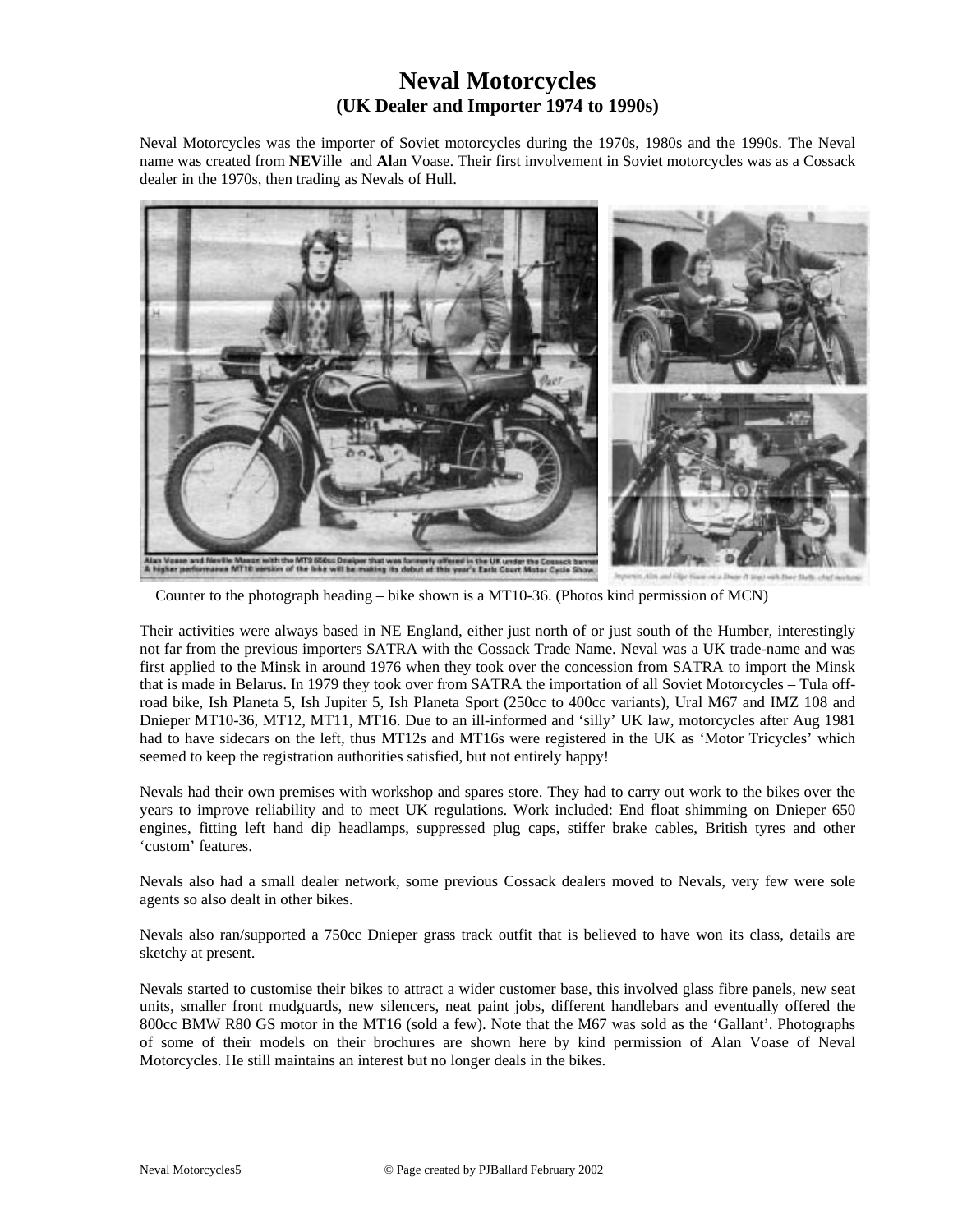

### **URAL M67 650cc**

Classic Styling and simple rebust relativity<br>fightest replications machines. Hi from<br>fix rows  $m$  18 Em







at wildfilly makes the notice year olderbani and school at high-tech<br>clossing the earth, a theorem investment you will be preud to over



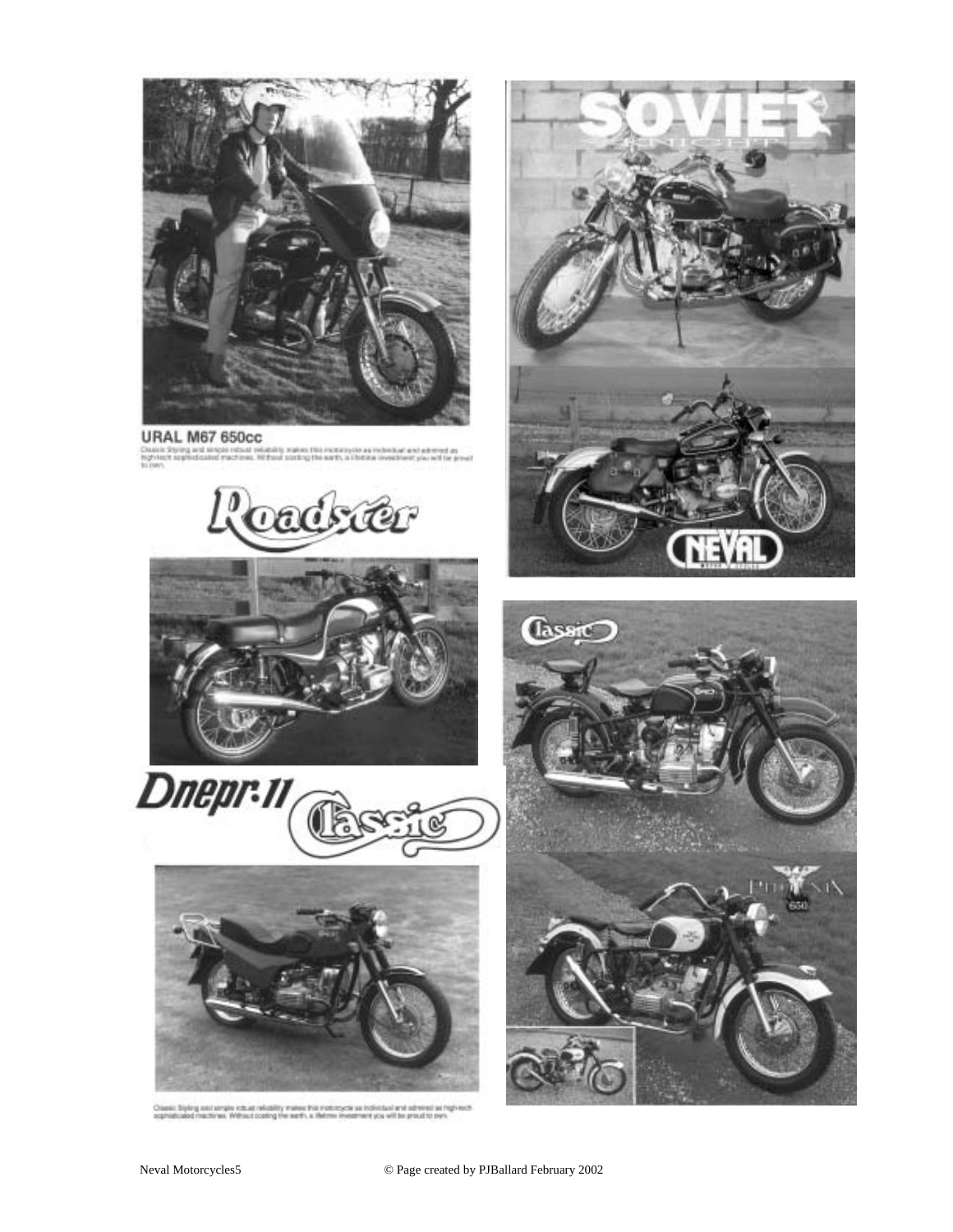

Nevals imported and sold the Minsks during the 1970s and 1980s, various 1980 models shown here Clockwise from top left – "Sport", "Trail", "Trials" and Standard. The trial version is by Nevals, a few were competed with in the British "Twin Shock" series.





Note the Neval trade mark.

Fast and safe, tough and undemanding, it will give you a fast, comfortable ride however hard the going



Nevals also worked on the Planeta Sport. Standard capacity was 340cc, new pistons and cylinders were only required. 340cc version gave 32 bhp, 400cc must have been quick. Note the Voskhod fuel tank that changed the appearance, standard tank shown elsewhere in this book. The Planeta Sport version was the second version, now all Russian, with Russian carb, forks and electrics as opposed to the respectively Mikuni, Yamaha and Stanley parts on the first version that was sold in the UK by Satra. Nevals also put together a trials version, compression ratio was reduced to produce a big torquey motor, success was limited, due to better purpose designed machinery.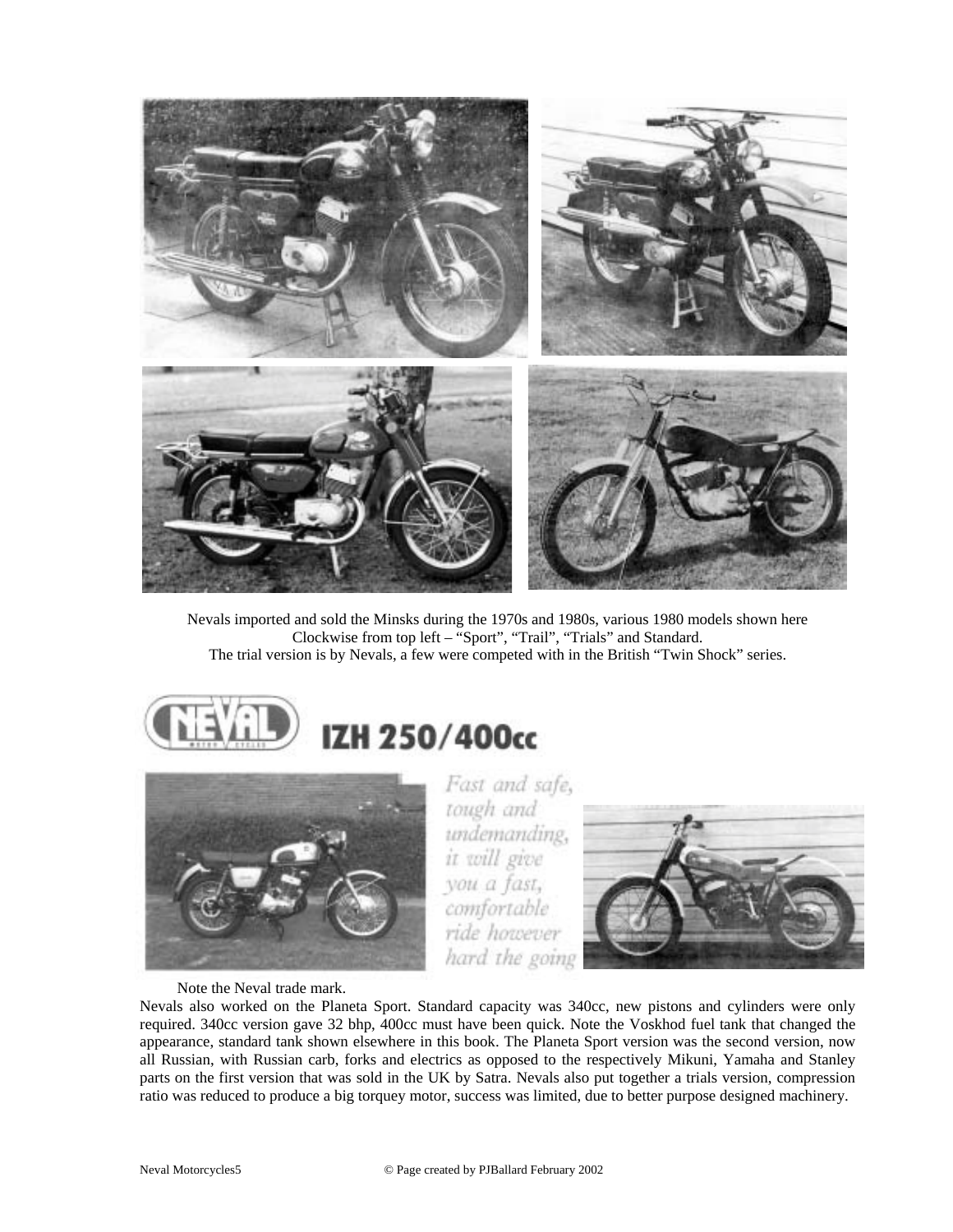

Nevals fitted the lightweight Ish sidecars to the Dnieper and the Planeta Sport. They were good attachments. The chair was a bit light for the mighty Dnieper, and why compromise the Planeta Sport that is such a good solo?



In the 1980s Nevals also brought in the Planeta 5 and Jupiter 5, the later had good road test press, but did not sell well. Former was unloved. Jupiter 5 was better than ever with 12 volt electrics and twin leading shoe front brake.

Nevals also re-exported the Dniepers and possibly some Urals to the USA. Tougher USA emissions regulations were a problem Nevals paid the British company SU Butec to install a single 1½" SU constant depression carburettor to the Dnieper MT10-36, but the final bugs in the installation were never really sorted. The carburettor came from the Austin Metro car. The carb sat in a special casting in place of the standard air cleaner. The air pipes were then sealed into the casting and a new paper air-cleaner fitted. The set up did work well once set up. The problems were really two fold. The carb would ice up

very quickly in even mildly frosty weather resulting in an inability to pick up off idle. The other problem was that the carb was very sensitive to jet height, too low and it would flood, too high and it was very difficult to start the engine – mixture strength is also controlled by jet height so it was a tricky job to get it right. Once adjusted it gave a very smooth and economical performance that met certain USA regulations.

Neville Mason pulled out of Nevals in the 1990s due to ill health, an agreement was reached that Neville Mason would not deal in the Soviet bikes for so many years after the parting.

Nevals had many problems during their existence – sometimes unreliable bikes, inexperienced dealers, over expectant customers, lack of spares and others. However they did support the bikes over three decades and kept them alive in the UK. Many of their bikes are still on the road today, many run by COC owners. Nevals had a close relationship with the COC over the years, but were always separate organisations.

Many of the Neval spares were sold to UK and German dealers after the cessation of trading.